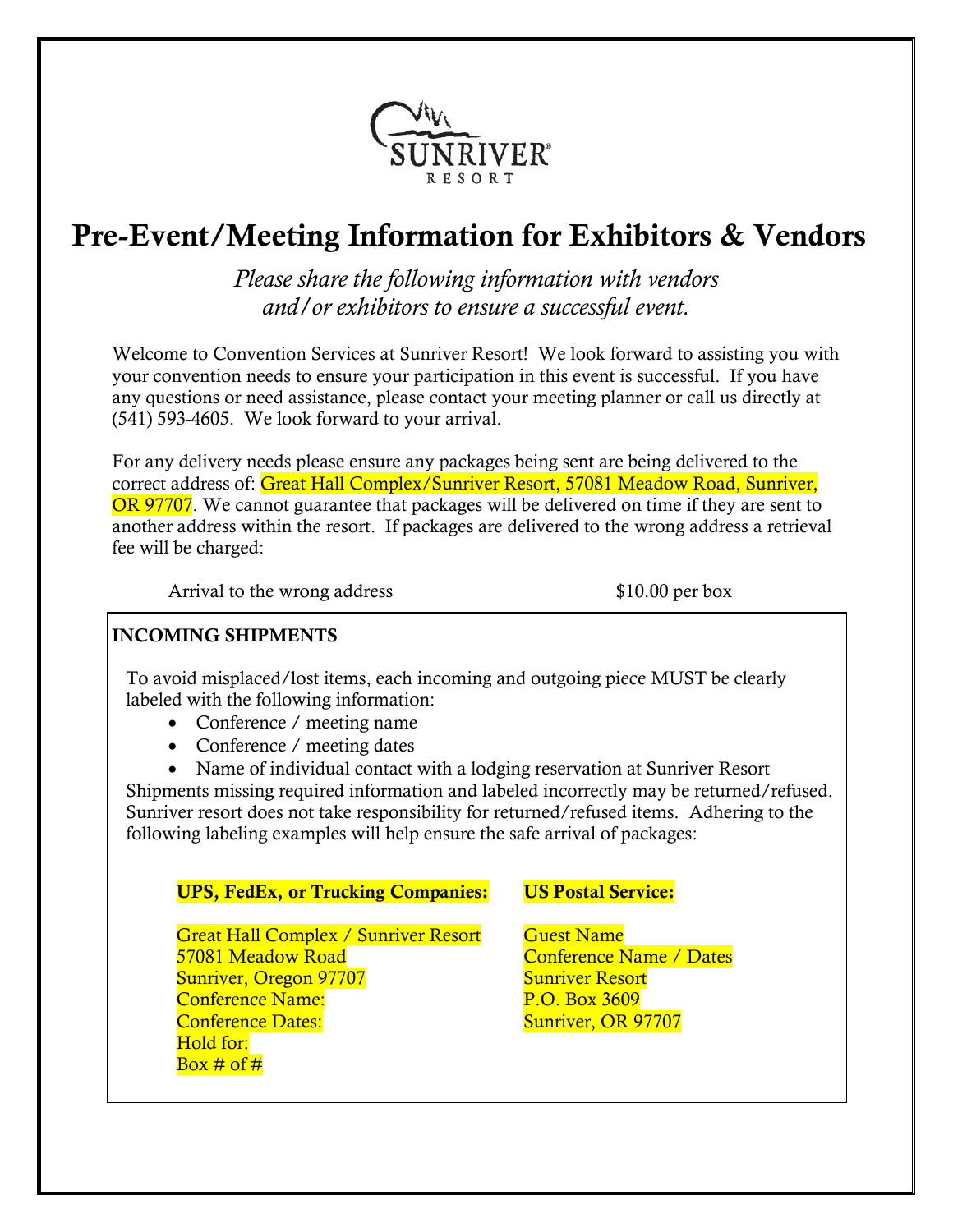With guests and groups constantly visiting Sunriver Resort, we have limited storage capacity and can only store display and/or exhibit materials for a brief time. Fees will be assessed for displays and materials that require additional storage and handling according to the following schedule:

Arrival more than two days before event \$5.00 per item per day Return more than one day after event \$5.00 per item per day Pallet storage upon arrival \$50.00 per pallet per day Pallet Breakdown performed by Resort \$50.00 per pallet

*\*Note: Sunriver Resort does not have a loading dock, pallet jack, or pallet wrapping supplies. All supplies must be provided by the shipper or shipping company and be prepared for pickup by the shipper.* 

#### **EQUIPMENT AND ELECTRICAL**

Sunriver Resort is happy to provide any special equipment, electrical hook-up or wireless access needed (additional charges may apply). Please notify the meeting planner for convention needs prior to arrival.

#### **FOOD AND BEVERAGE**

No food or beverage may be brought from an outside source. To serve refreshments please contact the meeting planner for the convention/meeting to make arrangements with the resort.

#### **GARBAGE**

Please collapse all empty boxes and place discretely out of view. Trash not properly disposed of creates a hazard other exhibitors, attendees, and other hotel guests. Please ask Sunriver Resort staff for help if needed.

#### **SECURITY**

Sunriver Resort is not responsible for any lost, damaged, or stolen articles. The resort recommends removing valuable materials from booths and displays when not present.

### **Exhibitor Return Shipping Information**

Please read the following information to ensure exhibit materials and displays reach their destination after the conference. The Business Center in the Great Hall handles return shipping. If possible, please complete return shipping arrangements during Business Center hours from 8:00 AM to 5:00 PM, Monday through Friday. For assistance at other times, please contact the Convention Services Office next to the Business Center.

**EVERY** outgoing shipment MUST be accompanied by a **Sunriver Resort Return Shipping Services Form** regardless of shipper. A handling fee applies to **EACH** outgoing parcel.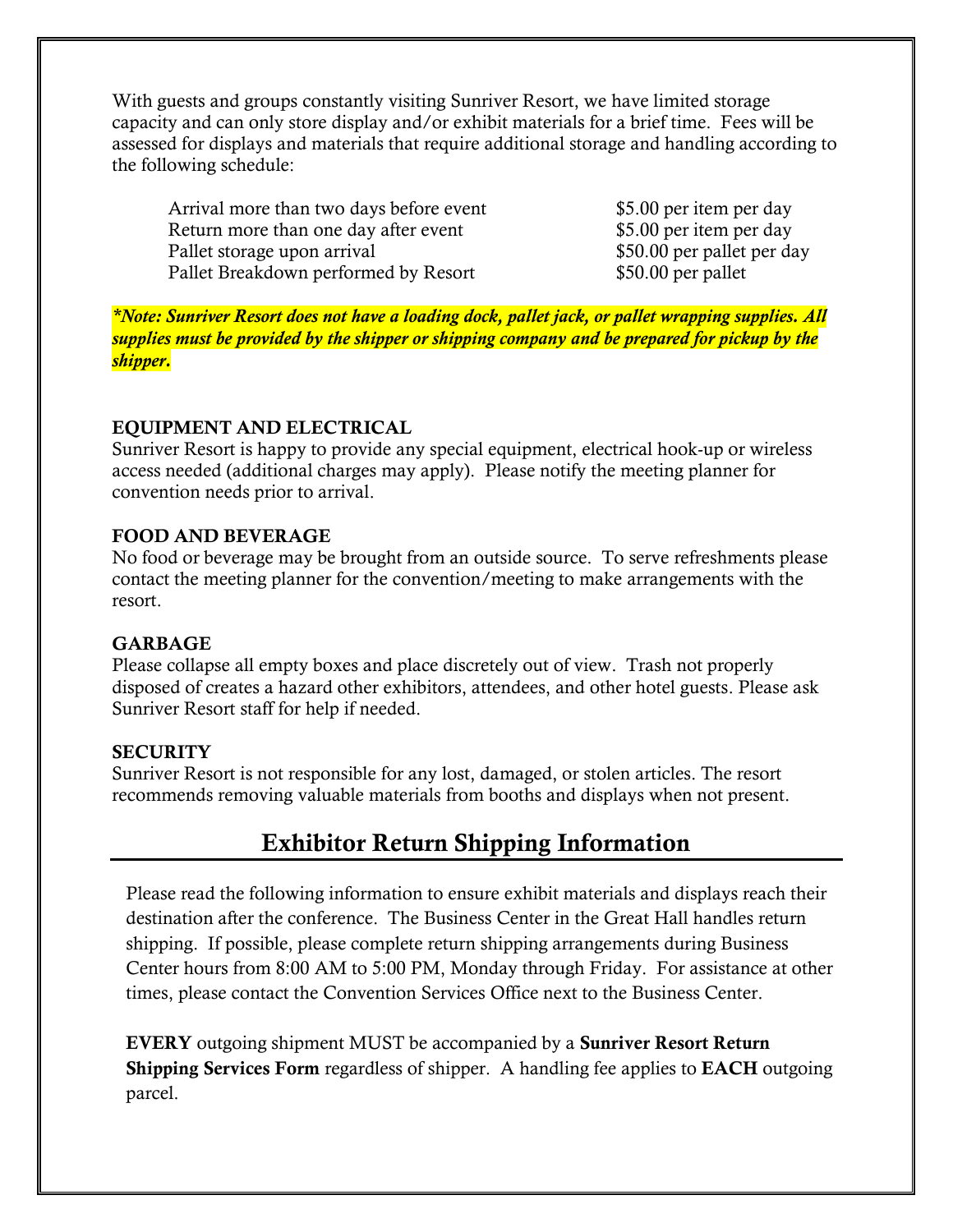Please complete the Return Shipping Services Form for each destination to the Business Center in the Great Hall. Multiple parcels going to the same destination require only one form.

 For those without UPS or FedEx accounts and pre-arranged return shipping, Sunriver Resort can provide FedEx and UPS (express and ground) shipping. Exhibitors must make arrangements for any other shipper, including trucking companies. For those with pre-arranged return shipping, attaching pre-made labels in advance will ensure swift and accurate delivery of displays and materials to the next destination.

 **Outgoing shipping / handling fee:** *\$15.00 per box/item plus actual shipping charges*

**Sunriver Resort is not responsible for any items left in the exhibit area.**